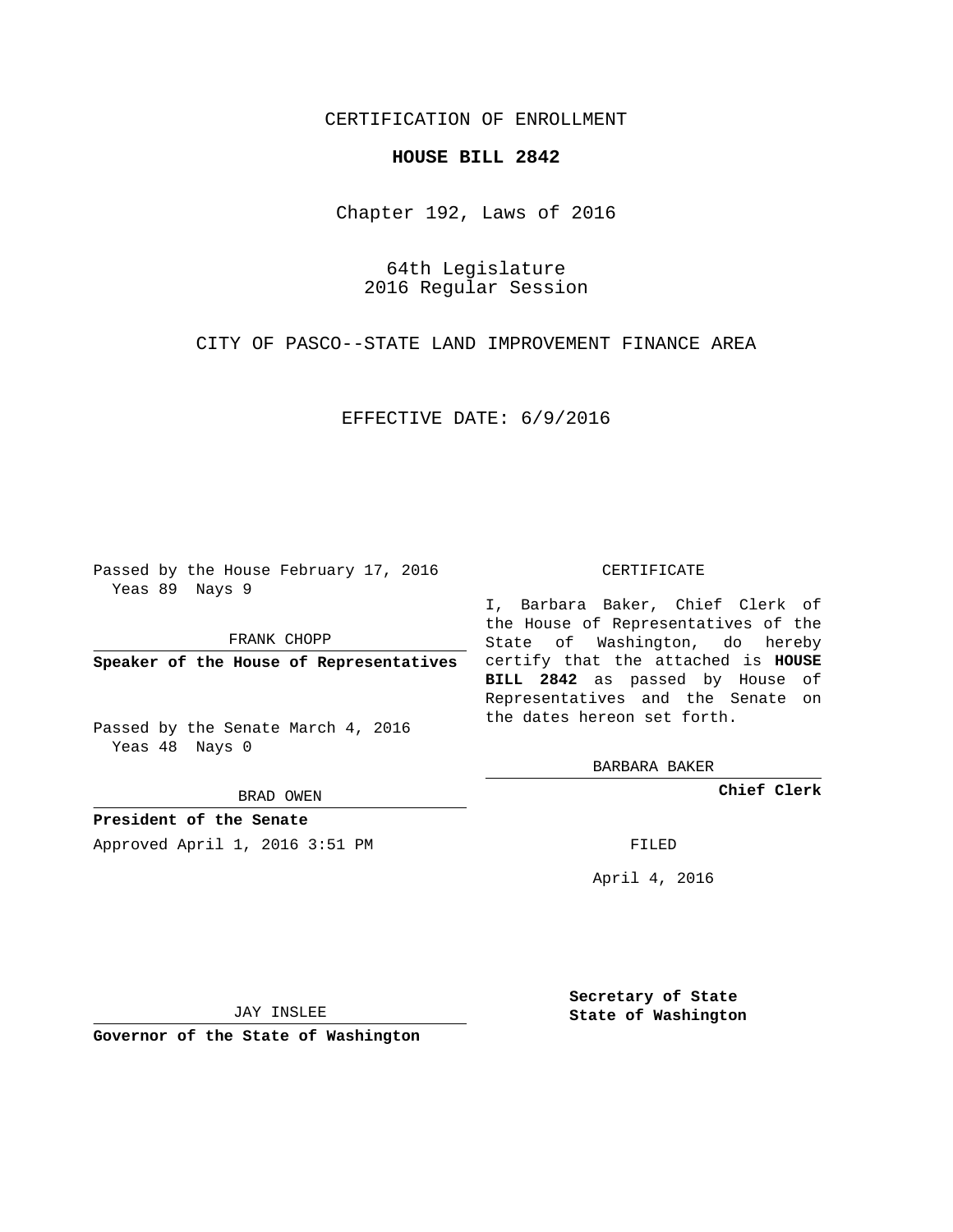## **HOUSE BILL 2842**

Passed Legislature - 2016 Regular Session

**State of Washington 64th Legislature 2016 Regular Session**

**By** Representatives Schmick, Wylie, Nealey, Reykdal, Dye, and Walsh

Read first time 01/22/16. Referred to Committee on Community Development, Housing & Tribal Affairs.

1 AN ACT Relating to financing of improvements for state-owned 2 lands to be transferred for private development; and adding a new 3 chapter to Title 39 RCW.

4 BE IT ENACTED BY THE LEGISLATURE OF THE STATE OF WASHINGTON:

5 NEW SECTION. **Sec. 1.** DEFINITIONS. The definitions in this 6 section apply throughout this chapter unless the context clearly 7 requires otherwise.

8 (1) "Assessed value" means the valuation of taxable real property 9 as placed on the last completed assessment roll.

10 (2) "Bond" means a bond, note, or other evidence of indebtedness, 11 including but not limited to a lease-purchase agreement or an 12 executory conditional sales contract.

 (3) "City" means a city with a population greater than sixty thousand that is located east of the Cascade mountains and abutted by the Columbia river to the south and that is the sponsor of a state 16 land improvement financing area.

17 (4) "Fiscal year" means the twelve-month period beginning July 18 1st and ending the following June 30th.

19 (5) "Ordinance" means any appropriate method of taking 20 legislative action by a local government.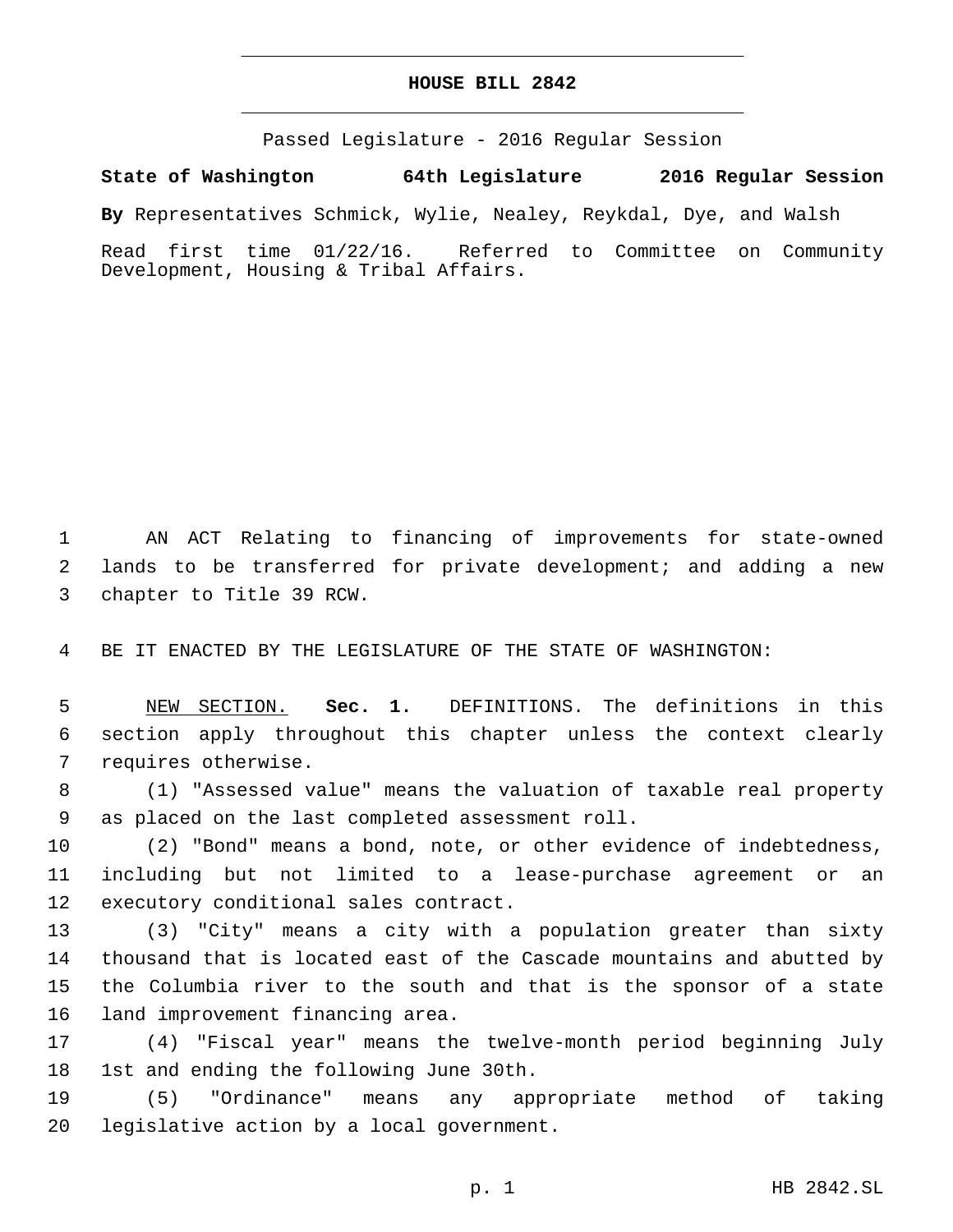(6) "Property tax revenue" means tax revenue derived from the receipt of all regular property taxes levied on the state land improvement financing area and used for state land improvement 4 financing.

(7) "Public improvement costs" means the costs of:

 (a) Design, planning, acquisition, including land acquisition, site preparation, including land clearing, construction, reconstruction, rehabilitation, improvement, and installation of 9 public improvements;

 (b) Demolishing, relocating, maintaining, and operating property 11 pending construction of public improvements;

(c) Relocating utilities as a result of public improvements;

 (d) Financing public improvements, including interest during construction, legal and other professional services, taxes, insurance, principal and interest costs on general indebtedness issued to finance public improvements, and any necessary reserves for 17 general indebtedness; and

 (e) Administrative expenses and feasibility studies reasonably necessary and related to these costs, including related costs that may have been incurred before adoption of the ordinance authorizing the public improvements and the use of state land improvement financing to fund the costs of the public improvements.

(8) "Public improvements" means:23

 (a) Infrastructure improvements within the state land improvement 25 financing area including:

(i) Street, road, bridge, and rail construction and maintenance;

(ii) Water and sewer system construction and improvements;

(iii) Sidewalks, streetlights, landscaping, and streetscaping;

29 (iv) Parking facilities;

 (v) Park facilities, recreational areas, and environmental 31 remediation;

32 (vi) Storm water and drainage management systems;

 (vii) Electric, gas, fiber, and other utility infrastructures; 34 and

(b) Expenditures for any of the following purposes:

 (i) Providing environmental analysis, professional management, planning, and promotion within the state land improvement financing 38 area;

 (ii) Providing maintenance and security for common or public areas in the state land improvement financing area; and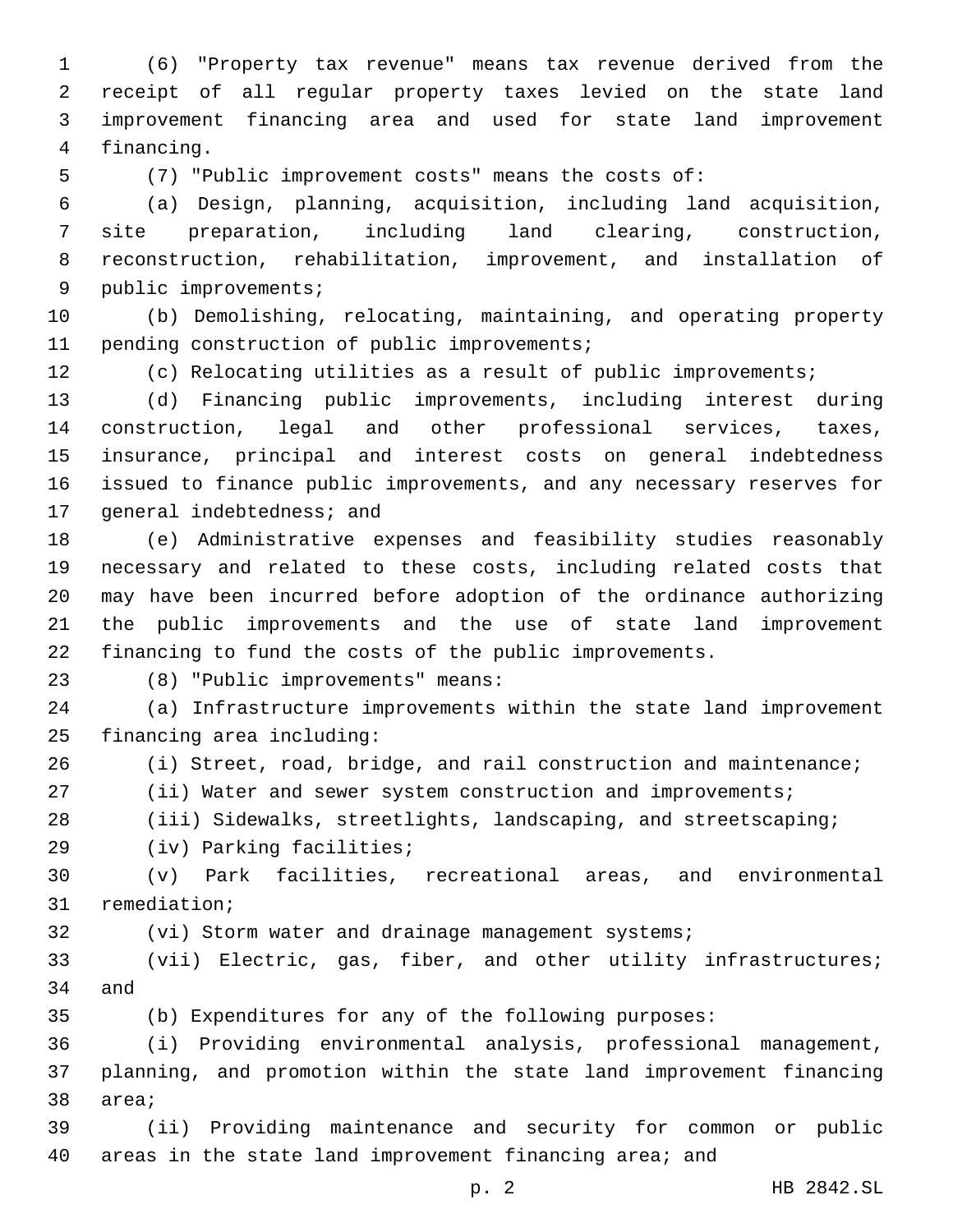(iii) Historic preservation activities authorized under RCW 35.21.395.2

 (9) "Real property" has the same meaning as in RCW 84.04.090 and also includes any privately owned improvements located on publicly 5 owned land that are subject to property taxation.

 (10) "Regular property taxes" means regular property taxes as defined in RCW 84.04.140, except regular property taxes levied by the state for the support of the common schools under RCW 84.52.065. "Regular property taxes" do not include excess property tax levies that are exempt from the aggregate limits for junior and senior 11 taxing districts as provided in RCW 84.52.043.

 (11) "State land improvement financing" means the use of regular property tax revenue dedicated to pay the public improvement costs 14 within the state land improvement financing area.

 (12) "State land improvement financing area" means the geographic area adopted by a city and from which property tax revenues are derived for state land improvement financing, and which meets the 18 following conditions:

 (a) The state of Washington is the current owner of the land, and the land is being sold for private development; or

 (b) The state of Washington was the most recent owner of the land, prior to it being sold for private development.

 (13) "Taxing district" means a government entity that levies or has levied for it regular property taxes upon real property located within a proposed or approved state land improvement financing area.

 (14) "Value of taxable property" means the value of the taxable 27 property as defined in RCW 39.36.015.

 NEW SECTION. **Sec. 2.** CONDITIONS. A city may finance public improvements using state land improvement financing subject to the following conditions:

 (1) The city has adopted an ordinance designating a state land improvement financing area within its boundaries and specified the public improvements proposed to be financed in whole or in part with 34 the use of state land improvement financing.

 (2) The public improvements proposed to be financed in whole or in part using state land improvement financing are expected to encourage private development within the state land improvement financing area and to increase the fair market value of real property 39 within the state land improvement financing area.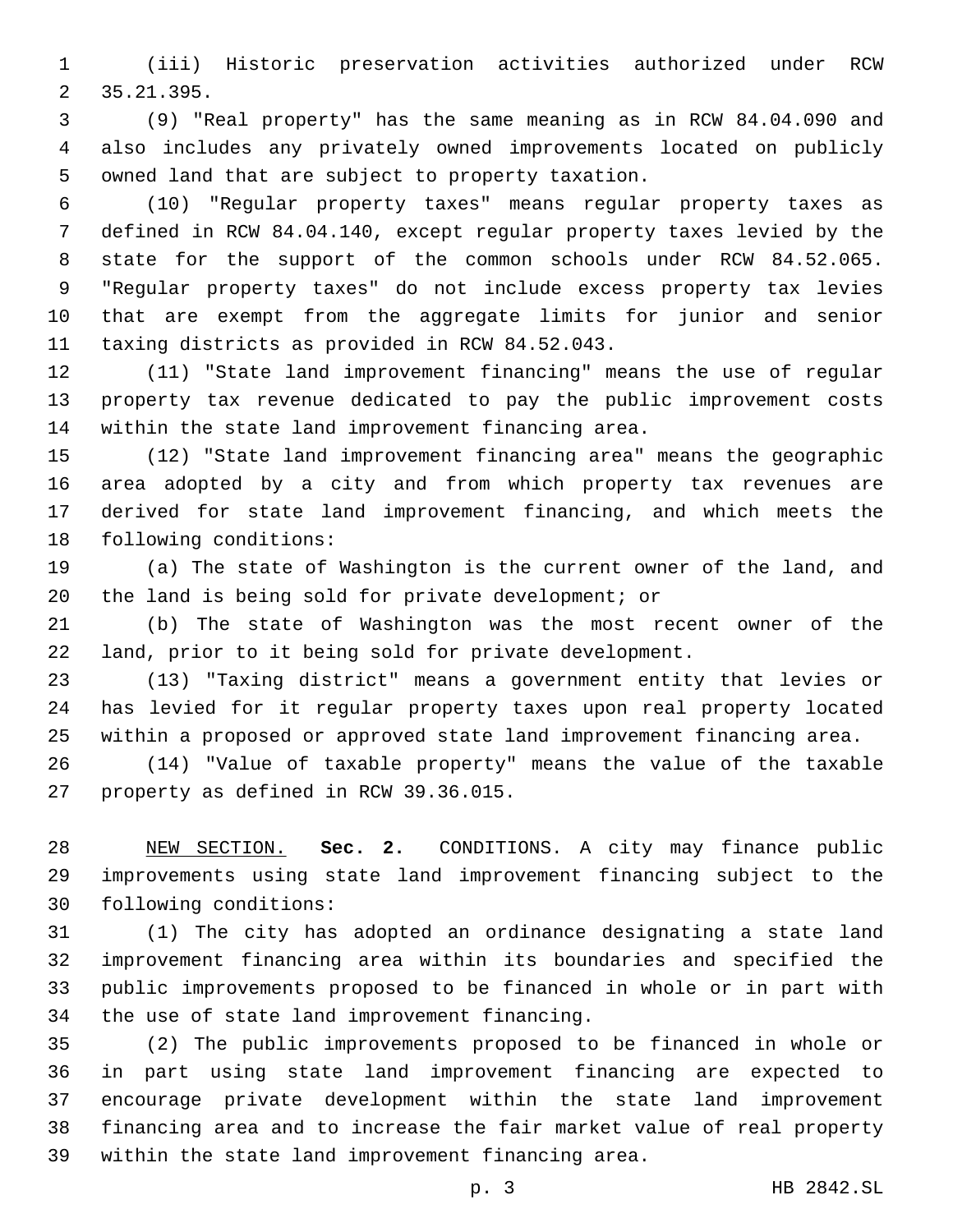(3) Private development that is anticipated to occur within the state land improvement financing area, as a result of the public improvements, will be consistent with the countywide planning policy adopted by the county under RCW 36.70A.210 and the city's comprehensive plan and development regulations adopted under chapter 36.70A RCW.6

 NEW SECTION. **Sec. 3.** PROCEDURES FOR CREATING STATE LAND IMPROVEMENT FINANCING AREA. Before adopting an ordinance creating the state land improvement financing area, a city must:

 (1) Provide written notice of a public hearing to each taxing jurisdiction that levies regular property taxes in the state land improvement financing area, publish notice of the public hearing in a legal newspaper of general circulation within the proposed state land improvement financing area at least ten days before the public hearing, and post the notice in at least six conspicuous public places located in the proposed state land improvement financing area. Notices must describe the contemplated public improvements, estimate the costs of the public improvements, describe the portion of the costs of the public improvements to be borne by state land improvement financing, describe any other sources of revenue to finance the public improvements, describe the boundaries of the proposed state land improvement financing area, and estimate the period during which state land improvement financing is contemplated to be used. The public hearing may be held by either the governing body of the city, or a committee of the governing body that includes 26 at least a majority of the whole governing body;

 (2) Hold a public hearing on the proposed financing of the public improvement in whole or in part with state land improvement financing; and

 (3) Adopt an ordinance establishing the state land improvement financing area that describes the public improvements, describes the boundaries of the state land improvement financing area, estimates the cost of the public improvements and the portion of these costs to be financed by state land improvement financing, estimates the time during which regular property taxes are to be apportioned, provides the date when the apportionment of the regular property taxes will commence, and finds that the conditions of section 2 of this act are met.38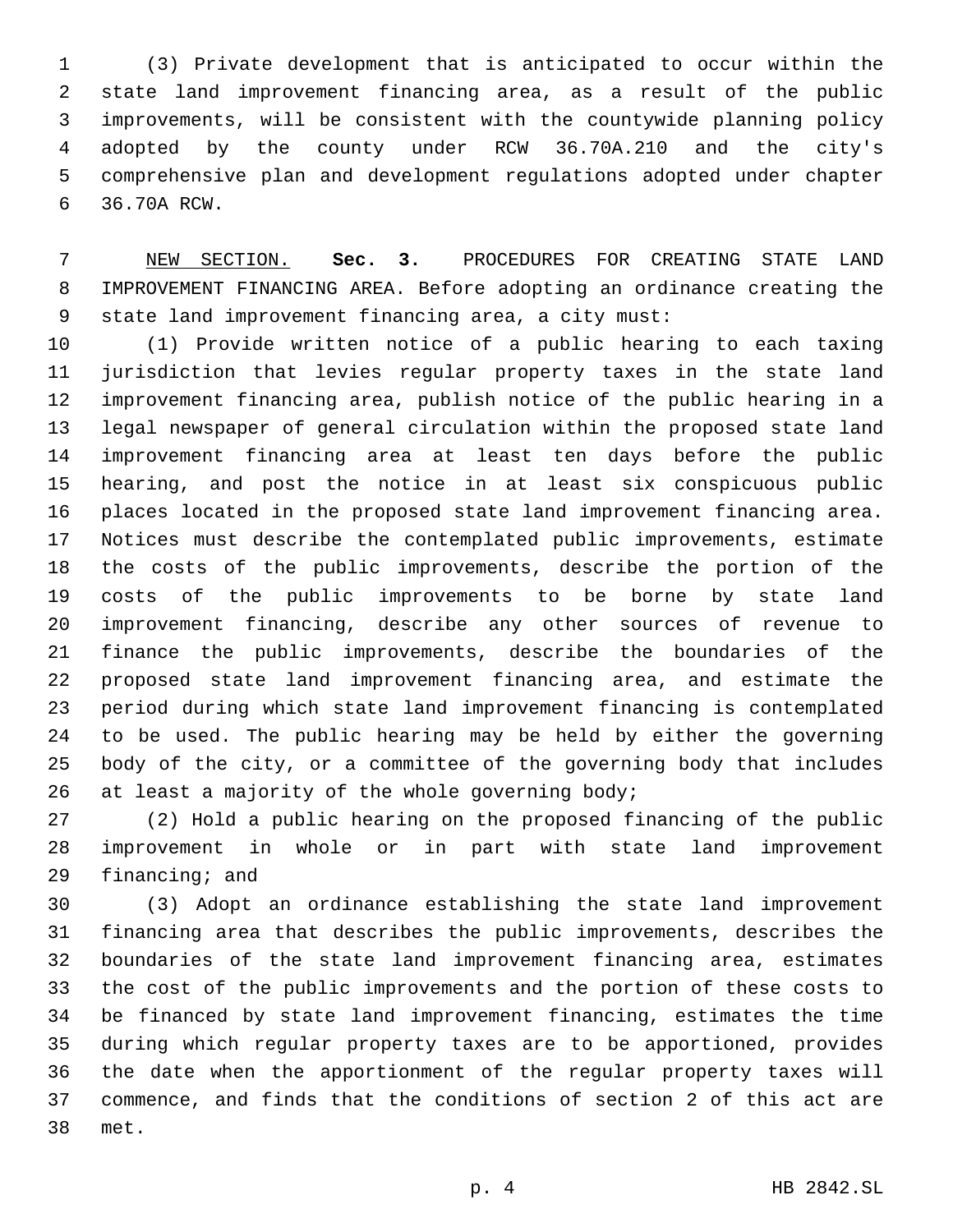NEW SECTION. **Sec. 4.** PUBLIC NOTICE—NOTICE TO OFFICIALS. The city must:

 (1) Publish notice in a legal newspaper of general circulation within the state land improvement financing area that describes the public improvement, describes the boundaries of the state land improvement financing area, and identifies the location and times where the ordinance and other public information concerning the 8 public improvement may be inspected; and

 (2) Deliver a certified copy of the ordinance to the county treasurer, the county assessor, and the governing body of each taxing district within which the state land improvement financing area is 12 located.

 NEW SECTION. **Sec. 5.** LIMITATIONS ON STATE LAND IMPROVEMENT FINANCING AREAS. A state land improvement financing area is subject to the following limitations:

 (1) A state land improvement financing area is limited to contiguous tracts, lots, pieces, or parcels of land without the creation of islands of property not included in the state land 19 improvement financing area.

 (2) The public improvements financed through bonds issued under section 7 of this act and public improvements made on a pay-as-you-go basis must be located in the state land improvement financing area.

 (3) A state land improvement financing area cannot comprise an area containing more than twenty-five percent of the total assessed value of the taxable real property within the boundaries of the city at the time the state land improvement financing area is created.

 (4) The boundaries of the state land improvement financing area may not be changed for the time period that receipts from regular property taxes are used to pay bonds issued under section 7 of this act and public improvement costs within the state land improvement financing area on a pay-as-you-go basis, as provided under this 32 chapter.

 NEW SECTION. **Sec. 6.** APPORTIONMENT OF REVENUES. (1) Commencing in the calendar year following the passage of the ordinance, the county treasurer must distribute receipts from regular taxes imposed on real property located in the state land improvement financing area to the city.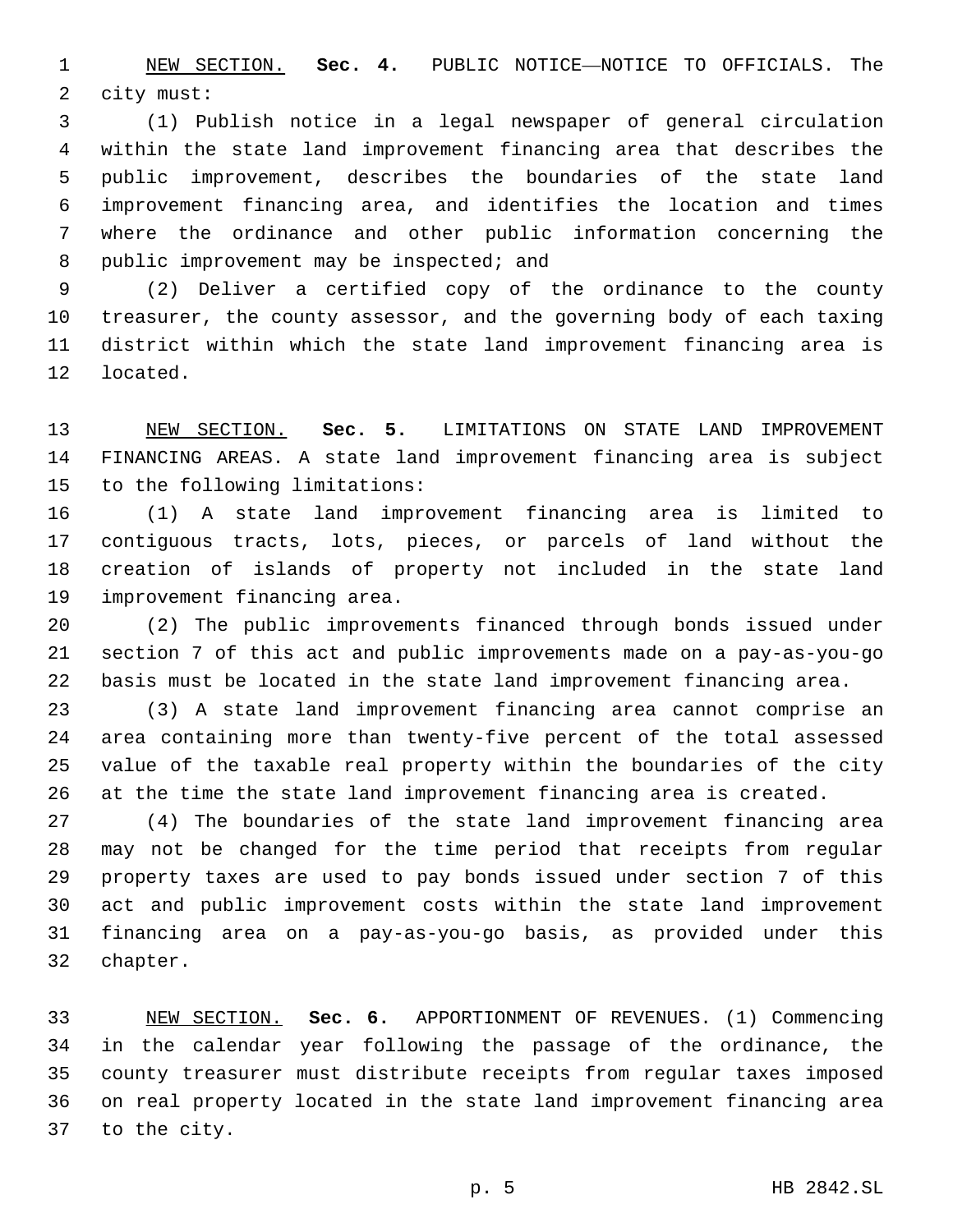(2) The city may agree to receive less than the full amount of the regular property taxes under subsection (1) of this section as long as bond debt service, reserve, and other bond covenant requirements are satisfied, in which case the balance of these tax receipts must be allocated to the taxing districts that levied regular property taxes, or have regular property taxes levied for them, in the state land improvement financing area for collection that year in proportion to their regular tax levy rates for 9 collection that year.

 (3) The city may request that the treasurer transfer the property taxes to its designated agent. The tax receipts distributed to the city or its agent under this section may only be expended to finance public improvement costs associated with the public improvements financed in whole or in part by state land improvement financing.

 (4) This section does not authorize revaluations of real property by the assessor for property taxation that are not made in accordance with the assessor's revaluation plan under chapter 84.41 RCW or under 18 other authorized revaluation procedures.

 (5) The distribution of regular property tax revenue to the city must cease when regular property taxes are no longer obligated to pay the costs of the public improvements. Any excess regular property tax revenues, and earnings on the revenues, remaining at the time the distribution of regular property tax revenue terminates, must be returned to the county treasurer and distributed to the participating taxing districts that imposed regular property taxes, or had regular property taxes imposed for it, in the state land improvement financing area for collection that year, in proportion to the rates of their regular property tax levies for collection that year.

 NEW SECTION. **Sec. 7.** GENERAL INDEBTEDNESS. (1) A city creating a state land improvement financing area and authorizing the use of state land improvement financing may incur general indebtedness, including issuing general obligation bonds, to finance the public improvements and retire the indebtedness in whole or in part from state land improvement financing it receives, subject to the following requirements:

 (a) The ordinance adopted by the city creating the state land improvement financing area and authorizing the use of state land improvement financing indicates an intent to incur this indebtedness and the maximum amount of this indebtedness that is contemplated; and